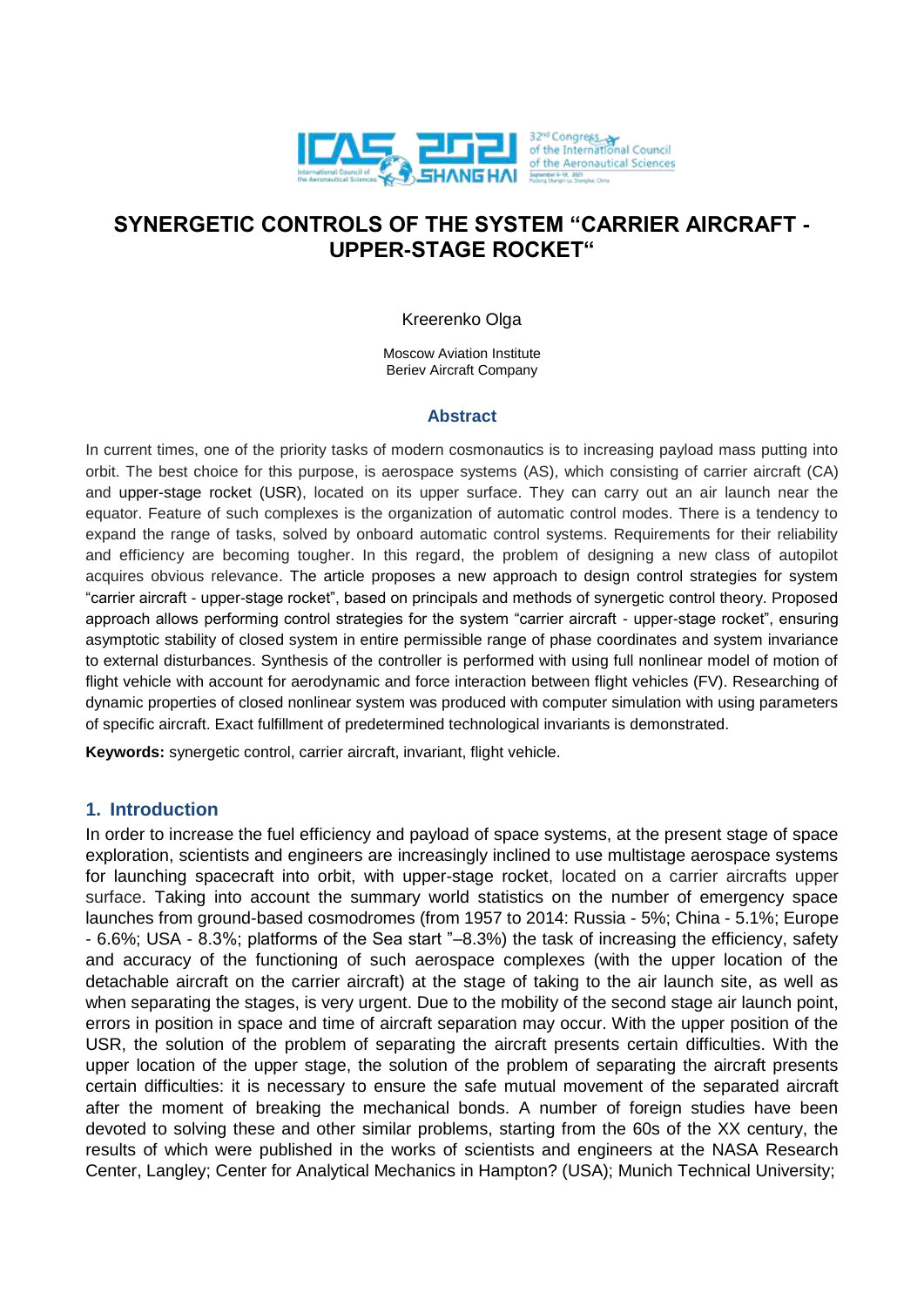German Aerospace Center, Institute for Dynamic Systems and Control (Germany) [1-6]. In the Soviet Union, these problems discussed during the development of a system for separating the Buran reusable aerospace aircraft from the launch vehicle. Theoretical and applied research to determine the features of the aircraft separation process was carried out by specialists from the Central Aerohydrodynamic Institute (TsAGI) [7-10].

The process of separating of flight vehicles is a technically complex and dangerous procedure. It is necessary to exclude the collision of aircraft, the negative impact on the structure of the aircraft carrier of the jet of heated gases from the engines of the upper stage; to minimize errors in piloting, to ensure the invariance of the system to the effects of various kinds of disturbances. The solution to these problems is possible with the help of ASS flight control systems at the most critical stages.

Modern methods of developing control laws for autopilots and automatic flight control systems originate from the works of A.M. Letov (solving the problem of analytical design of controllers) [11], developed in the works of Academician A.A. Krasovsky and his followers (methods using generalized work functional) [12]. V.N. Bukov applied methods based on the functional of generalized work for the analytical construction of optimal control laws using predictive models. He also developed adaptive control algorithms that combine the synthesis of control and the estimation of the parameters of the controlled process in real time [13]. Nonlinear and adaptive control of spatial motion of complex dynamic systems is presented in the works of V.O. Nikiforova, I.V. Miroshnik, A.L. Fradkov [14]. A great contribution to the solution of applied problems of the development of stabilization systems for spacecraft carriers was made by Ya.E. Eisenberg [15].

The aerospace complex considered in this study is a two-stage system. The first stage is an amphibious aircraft (carrier aircraft); the second stage is a hypersonic aircraft (upper stage) located on top of the carrier aircraft. The carrier aircraft and the upper stage included in the ASS are complex nonlinear control objects (CO). The dynamics of motion of such objects is described by a system of nonlinear differential equations. The task of controlling the entire complex as a whole at the stage of joint flight, as well as the carrier aircraft and the upper stage during their separation and autonomous flight is multidimensional. The general model of the aerospace systems behavior is supplemented by nonlinear components of the dynamics of the aircrafts included in it. The force (reactions in communication nodes) and aerodynamic (interference effect) interactions between them are taken into account. The use of existing methods for solving control problems in such a nonlinear setting usually presents certain difficulties associated with the need to linearize mathematical models, the impossibility of solving the Riccati equation for nonlinear objects, etc. To overcome these difficulties, it is proposed to use the approaches of synergetic control theory (SCT). For the synthesis of control systems for the aerospace complex during launch at a given speed to the desired altitude (for air launch); and also to stabilize the speed and altitude of the upper stage and the carrier aircraft after their separation, in this work, it is proposed to use one of the STU methods - the method of analytical design of aggregated regulators (ADAR). ADAR method was developed by Professor A.A. Kolesnikov and developed in the works of his apprentices and followers [16-18]. This method makes it possible to work with a complete nonlinear model of the motion of an aircraft and to carry out coordinated control over all phase variables to transfer the control object to a given state.

### 1.1 Research objectives

The work considered and solved the following tasks:

- formation of a mathematical model of the dynamics of the longitudinal motion of the CA and USR and a mathematical model of forces in the nodes of communication between them;
- development of a procedure for synergetic synthesis of control algorithms for the rise of the ASS at a given speed to a given height for an air launch of the upper stage;
- development of a procedure for synergistic synthesis of control algorithms for the separation of the upper stage and the carrier aircraft while simultaneously breaking the links between them.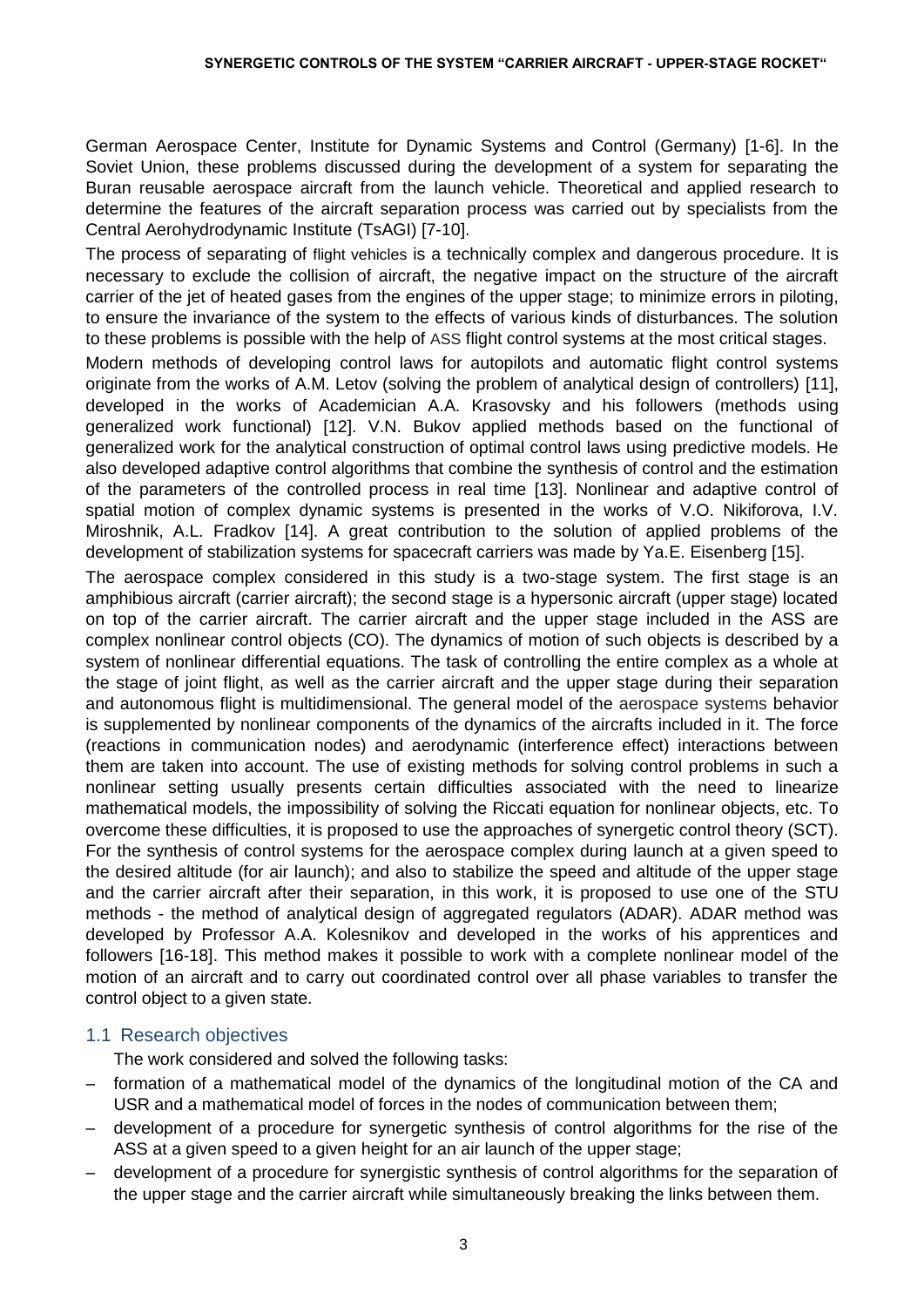### **2. Synergetic synthesis of control algorithms for ASS during ascent to a height for air launch of USR**

### 2.1 Mathematical model of the control object

### *2.1.1 Mathematical model of the longitudinal motion of the ASS*

To synthesize the autopilot control law of the aerospace complex at the stage of ascent to a given altitude, we will use the mathematical model of the longitudinal motion of the aircraft in projections on the axis of a semi-connected coordinate system [13]. Let us supplement it with the projections of the forces  $N_x^{nce}$ ,  $N_y^{nce}$ , and the moment  $M_{zN}$  in the communication nodes between the CA and USR:

$$
m\dot{V}(t) = P\cos\alpha - mg\sin(\theta - \alpha) - X^{nce} + N_x^{nce};
$$
  
\n
$$
\dot{H}(t) = V \cdot \sin(\theta - \alpha);
$$
  
\n
$$
mV\dot{\alpha}(t) = mV\omega_z - P\sin\alpha + mg\cos(\theta - \alpha) - Y^{nce} + N_y^{nce};
$$
  
\n
$$
\dot{\omega}_z(t) = \frac{1}{I_z}(M_{za} + M_{zN});
$$
  
\n
$$
\dot{\theta}(t) = \omega_z;
$$
  
\n
$$
\dot{x}(t) = V\cos(\theta - \alpha),
$$
  
\n(1)

where  $\,$  – airspeed;  $H$  – flight altitude;  $\,\alpha\,$  – attack angle;  $\,\omega_{_z}$  – the angular velocity of the pitch;  $\,\vartheta$ – pitch angle; *x* – longitudinal displacement of the center of gravity (c.g.) of the aircraft;. *m* – aircraft weight;  $I_z$  – the moment of inertia of the aircraft relative to the OZ axis;  $\,g\,$  – acceleration of gravity;  $P$  – engine thrust;  $X^{ncs}$ ,  $Y^{ncs}$  – drag force and aerodynamic lift force of the aircraft in a semiconnected coordinate system; *M za* – aerodynamic pitch moment.

$$
X^{nce} = c_x qS;
$$
  
\n
$$
Y^{nce} = c_y qS;
$$
  
\n
$$
M_{za} = m_z qSb_A,
$$
\n(2)

where  $c_{x},c_{y},m_{z}$  – dimensionless coefficients of drag force, lift force and pitch moment,  $S$  – aircraft wing area,  $\mathit{l}$  – wingspan;  $\mathit{b}_{\scriptscriptstyle{A}}$  – middle aerodynamic wing chord,  $\mathit{q}\,$  – velocity head:

$$
q = \frac{\rho |V|^2}{2},\tag{3}
$$

 $\rho$  – air density (found according to tables of standard atmosphere depending on altitude) [19].

Taking into account the peculiarities of the AS layout scheme, the expressions for the coefficients of aerodynamic forces and the pitching moment will take the form:

$$
c_x = c_x(\alpha) + c_s^{\delta_e} \delta_e + k_{in1} \Delta c_{xin};
$$
  
\n
$$
c_y = c_y(\alpha) + c_y^{\delta_e} \delta_e + k_{in2} \Delta c_{yin};
$$
  
\n
$$
m_z = m_z(\alpha) + m_z^{\bar{\omega}_z} \bar{\omega}_z + m_z^{\delta_e} \delta_e + k_{in3} \Delta m_{zin},
$$
\n(4)

where  $\delta_s$  – elevator deflection angle;  $c_x^{\delta_a}$ ,  $c_y^{\delta_e}$ ,  $m_z^{\delta_s}$  – derivatives of the coefficients of the drag force, lift force and pitching moment with respect to  $\delta_e$ ;  $\Delta c_{sin}$ ,  $\Delta c_{sin}$ ,  $\Delta m_{sin}$  – additions of the coefficients of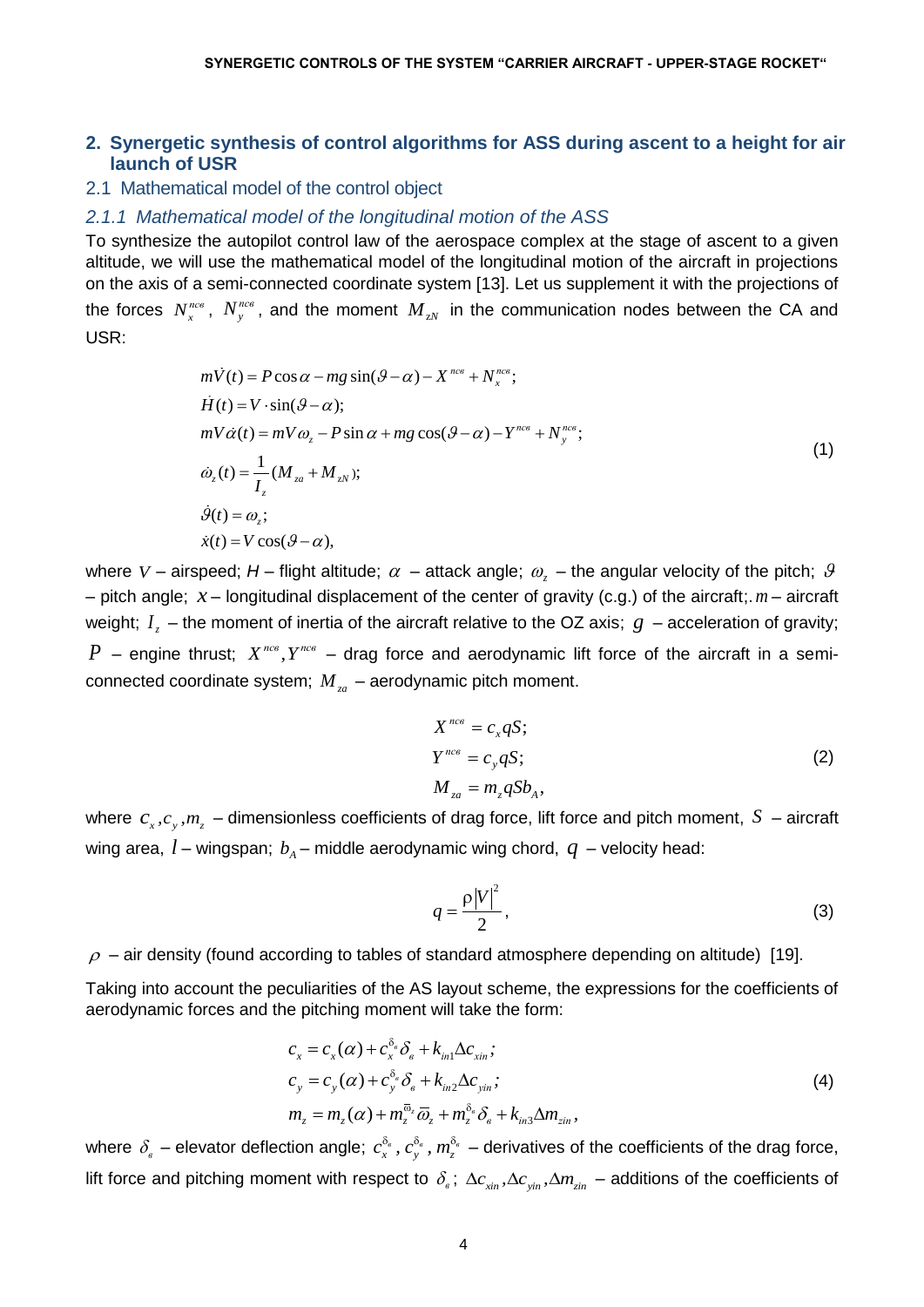the drag force, lift and pitching moment from the interference between the CA and USR;  $k_{m1}$ ,  $k_{m2}$ ,  $k_{m3}$  – coefficients that take into account the change in interference depending on the distance between the CA and USR;  $m_z^{\bar{\omega}_z}$  – derivative of the longitudinal moment coefficient with respect to the relative angular pitch velocity  $\bar{\omega}_z^{}$  [20].

## *2.1.2 Determination of forces in communication nodes between ASR and CA*

Let us consider a three-support scheme for attaching the upper stage to the carrier aircraft, in which one support is located in front of the center of gravity of the CA and two supports are located behind the center of gravity symmetrically relative to the vertical plane of symmetry of the carrier aircraft. When synthesizing the laws for controlling the separation process, we will consider the longitudinal motion of the USR and CA. We will conventionally assume that we have one front support and one rear support. Let us assume that the USR is installed on the carrier aircraft in such a way that the axes of the associated coordinate systems USR and CA are parallel.

Figure 1 [21] shows simplified diagram of the USR connection to the carrier aircraft. The mechanism consists of a front (bow) rack and a rear (main) rack with a guide bar (strut). The struts are connected to the USR using ball joints and are rigidly attached to the carrier aircraft. For the stage of the joint flight as part of the ASS and the stage of separation of the USR and CA, we will consider the loads acting in a plane parallel to the vertical plane of symmetry of the aircraft. The expressions for the forces and moments will be considered in a connected coordinate system with the origin at the center of gravity of the booster unit (Fig. 2) [21]. Until the moment of separation (breaking of ties), the USR engines do not work. The figures 1 and 2 below are borrowed from the work [21].







Figure 2. Diagram of forces and moments acting on USR in free flight, and reaction forces from CA.

We assume that the front strut only accepts normal compressive or tensile loads, while the aft strut absorbs normal and axial loads due to the longitudinal brace. The proposed fastening design is a statically determinate system. Considering the acceleration and aerodynamic load on the aircraft, the normal and axial forces acting on the front and rear landing gear can be determined We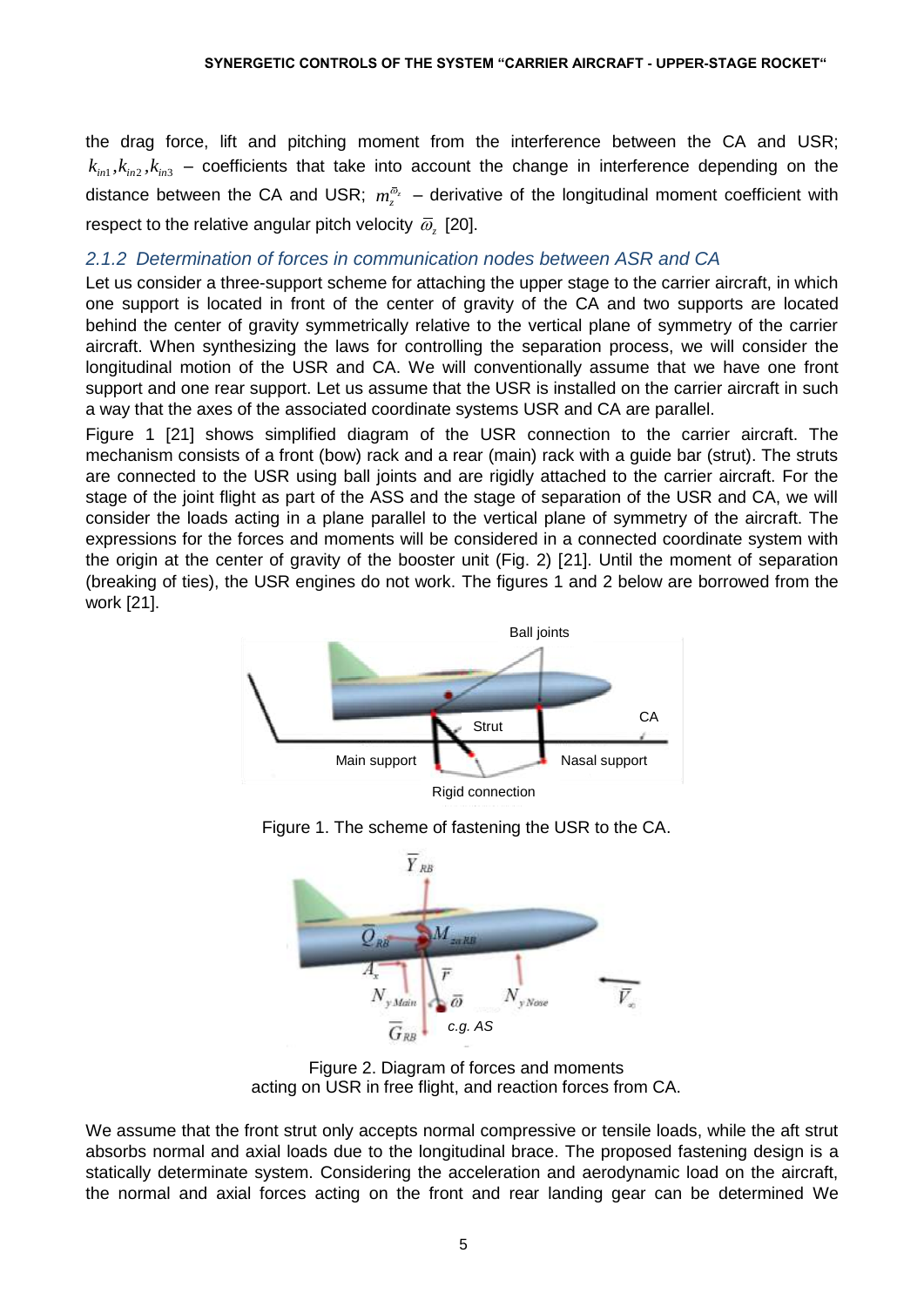assume that the front strut only accepts normal compressive or tensile loads, while the aft strut absorbs normal and axial loads due to the longitudinal brace. The proposed fastening design is a statically determinate system. Taking into account the acceleration and aerodynamic load on the aircraft, it is possible to determine the normal and axial forces acting on the front and rear struts. We assume that the front strut only accepts normal compressive or tensile loads, while the aft strut absorbs normal and axial loads due to the longitudinal brace. The proposed fastening design is a statically determinate system. Considering the acceleration and aerodynamic load on the aircraft, the normal and axial forces acting on the front and rear landing gear can be determined.

In the process of performing various evolutions by the carrier aircraft (maneuvers of pitching, diving, climb, descent, etc.), the upper stage located on the upper surface of the carrier aircraft makes a complex movement. The absolute speed of movement of the USR  $(V_{_{RB}})$  is the sum of the portable

speed of the entire AS  $(V$  ), applied at the center of gravity, and the relative speed of rotation of the USR around the center of gravity of the entire system (AS). When determining the speed and acceleration of the USR center of mass, we will use the formulas to describe the complex motion from the course of theoretical mechanics [22]:

$$
\overline{V}_{RB} = \overline{V} + \overline{\omega}_{RB} \times \overline{r}
$$
 (5)

where  $\,\bar{\omega}_{_{RB}}\,$  – vector of the angular velocity of rotation of the USR around the center of mass of the ASS;  $\bar{r}$  – radius-vector connecting c. g. AS and c. g. USR.

We determine the time derivative of the velocity of the center of mass of the USR and write down the equation of the dynamics of the translational motion of the USR in vector form:

$$
m_{RB}\overline{a}_{RB} = m_{RB}(\overline{a} - \overline{\omega}_{RB}^2 r\overline{e}_r) = \overline{F}_{RB}
$$
(6)

where  $m_{_{RB}}$  – weight of USR;  $\bar{a}_{_{RB}}$  – linear acceleration of USR;  $\bar{a}$  – linear acceleration of AS;  $\bar{F}_{_{RB}}$ – the main vector of forces acting on the USR. The main vector of forces can be represented as follows:

$$
\overline{F}_{RB} = \overline{G}_{RB} + \overline{R}_{RB} + \overline{P}_{RB} + \overline{N}_{RB}
$$
\n(7)

where  $\,\overline{G}_{\scriptscriptstyle RB}$  – gravity vector USR,  $\,\overline{R}_{\scriptscriptstyle RB}$  – vector of the resultant aerodynamic force of the USR,  $\,\overline{P}_{\scriptscriptstyle RB}$ – thrust vector USR,  $\bar{N}_{\scriptscriptstyle{RB}}$  – vector of forces in the nodes of attachment of the upper stage to the carrier aircraft.

Figure 2 shows a diagram of the forces and moments acting on the USR in free flight; as well as the reaction forces acting on the USR from the side of the CA through the support brace system during a joint flight as part of the AS. For the rotation speed considered here, the induced speed is small and can be neglected. Then the resulting aerodynamic forces applied in c. g. of the upper stage, are determined for the speed of the undisturbed flow.

Let us determine the sum of the moments acting on the USR, relative to the main (rear) attachment point of the USR to the CA:

$$
\sum M_{RB\_Main} = M_{G\_Main} + M_{a\_Main} + M_{Nn\_Main}
$$
 (8)

where  $M_{G\_Main}$  – moment from gravity USR,  $M_{Nn\_Main}$  – moment from the reaction force in the nasal attachment point. The aerodynamic moment  $M_{a_M}$  acting relative to the center of gravity of the USR is brought to the attachment point of the main (rear) strut.

The time derivative of the velocity of motion of the center of mass of the USR  $\bar{a}_{\scriptscriptstyle{RB}}$  is known at a given moment (at a given point). Aerodynamic forces can be determined from the results of scale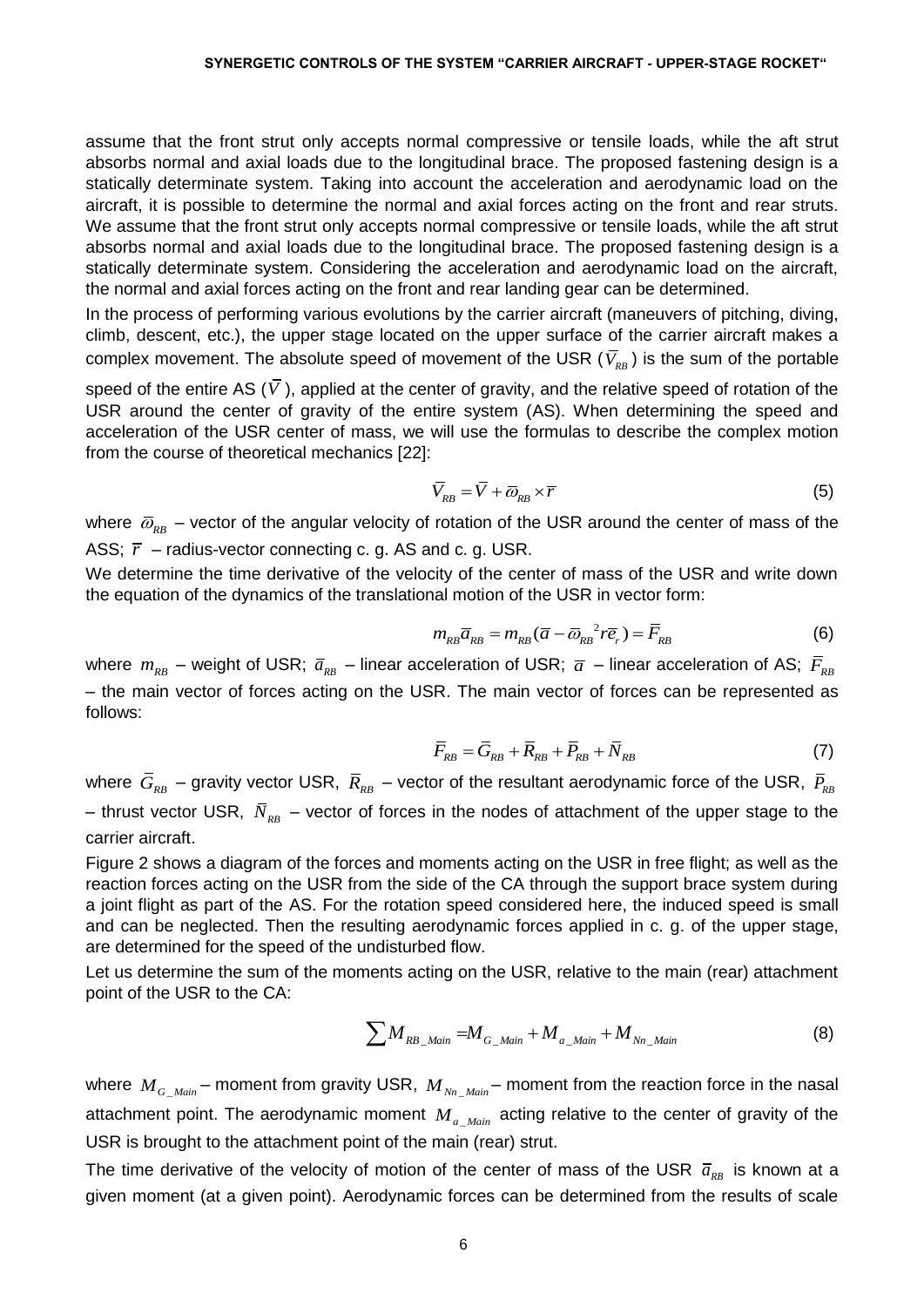models of blowing in wind tunnels, depending on the angle of attack and Mach number, or calculated using numerical aerodynamics methods [21]. Let's project the vector equation (6) on the axis  $O_1X_{RB}$  and  $O_1Y_{RB}$  the associated coordinate system. Its beginning coincides with the center of gravity of the upper stage, and the axes are located in the vertical plane of symmetry of the USR. Let us equate to zero the equation of moments (8), we obtain a system of 3 equations. This system is solved with respect to the following unknowns: two normal forces - in the bow node  $\,N_{_{\mathcal{N}^{Nose}}} \,$  and in the main node  $N_{_{yMain}}$ , and the longitudinal force in the strut of the main node  $A_{_x}$ . When both normal forces work in tension, the separation condition is reached.

The projections of the main vector of forces on the axis of the associated coordinate system are: $F_{_{xRB}}=G_{_{xRB}}-X_{_{RB}}+P_{_{xRB}}+A_{_{x}};$ 

$$
F_{xRB} = G_{xRB} - X_{RB} + P_{xRB} + A_x;
$$
  
\n
$$
F_{yRB} = G_{yRB} + Y_{RB} + P_{yRB} + N_{yMain} + N_{yNoise},
$$
\n(9)

where  $\left| X_{_{RB}}, Y_{_{RB}} \right|$  – drag force and lifting force of the upper stage;

 $P_{_{\mathrm{xRB}}}, P_{_{\mathrm{yRB}}}$  – traction force projection USR;

 $G_{xRB}$ , $G_{yRB}$  – gravity projection USR.

After a series of transformations, we obtain the projection of the forces in the attachment points:

$$
N_{\text{yNose}} = \frac{1}{r_{x\_Main\_Noise}} (-G_{xRB}r_{1yRB} + G_{yRB}r_{1xRB} + X_{RB}r_{1yRB} + Y_{RB}r_{1xRB});
$$
  
\n
$$
N_{\text{yNose}} = \frac{1}{r_{x\_Main\_Noise}} (-G_{xRB}r_{1yRB} + G_{yRB}r_{1xRB} + X_{RB}r_{1yRB} + Y_{RB}r_{1xRB});
$$
  
\n
$$
N_{\text{yMain}} = (-V_{x}\omega_{z} + \omega_{z}^{2}r_{y} + \frac{-mg\cos\theta + Y + P\sin\phi_{p}}{m} - \frac{G_{yRB} + Y_{RB}}{m_{RB}}) \frac{m_{RB}m}{m_{RB} + m} - N_{\text{yNose}};
$$
  
\n
$$
A_{x} = (V_{y}\omega_{z} + \omega_{z}^{2}r_{x} + \frac{-mg\sin\theta - X + P\cos(\phi_{p})}{m} - \frac{G_{xRB} - X_{RB}}{m_{RB}}) \frac{m_{RB}m}{m_{RB} + m},
$$
  
\n(10)

where  $r_{x\_Main\_Noise}$  – the distance between the nose and main supports of the USR along the axis  $O_1X_{RB}$ ;  $r_{1xRB}$ ,  $r_{1xRB}$  – the shoulders of the gravity projections  $G_{xRB}$  and  $G_{yRB}$  relative to the main support, respectively;  $V_x$ ,  $V_y$  – projections of the linear velocity vector of the center of mass of the carrier aircraft on the axis of the associated coordinate system;  $\omega_z$  – angular pitch velocity of the carrier aircraft;  $\beta$  – carrier aircraft pitch angle;  $X$  – drag force of the carrier aircraft;  $Y$  – lift of the carrier aircraft;  $P$  – total thrust force of the carrier aircraft engines;  $\varphi_{_P}$ - the angle of installation of the engines of the carrier aircraft;  $m-$  mass of the carrier aircraft;  $r_x$  and  $r_y$  coordinates of the radius vector *r* .

Using the transition matrix from a bound coordinate system to a semi-bound one, we get:

– force projection in the nasal support

t  
\n
$$
N_{\text{yNose}}^{\text{nce}} = N_{\text{yNose}} \cos \alpha; \qquad N_{\text{xNose}}^{\text{nce}} = N_{\text{yNose}} \sin \alpha; \tag{11}
$$

– force projection in the main support

$$
N_{y\,Main}^{nce} = -A_x \sin \alpha + N_{y\,Main} \cos \alpha ;
$$
  
\n
$$
N_{x\,Main}^{nce} = A_x \cos \alpha + N_{y\,Main} \sin \alpha.
$$
\n(12)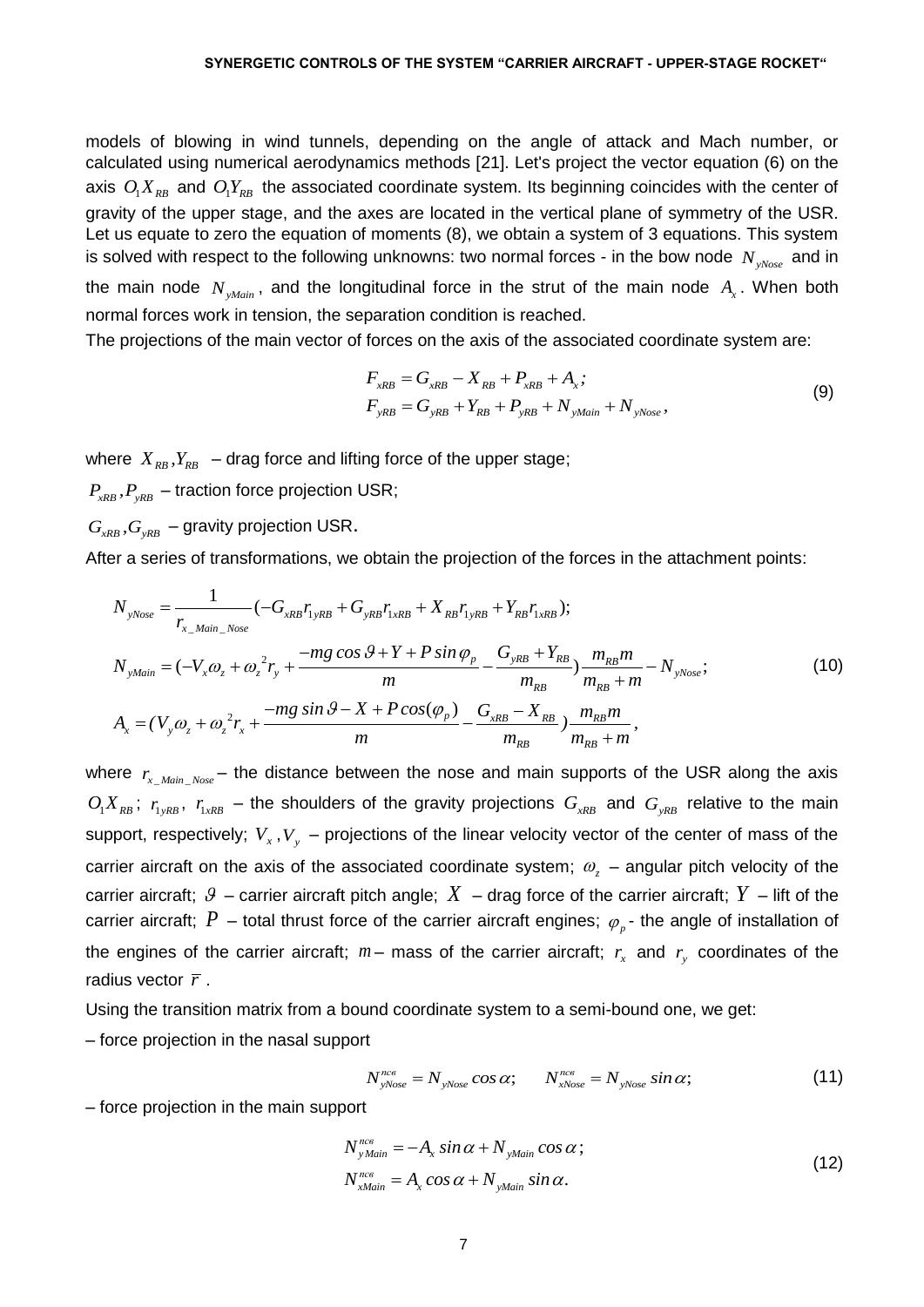Let us determine the moment from the forces in the supports relative to the center of gravity of the CA in the associated coordinate system:

$$
M_{zN} = N_{yNose} h_{xNose} + N_{yMain} h_{xMain} - A_x h_{yMain}
$$
 (13)

где  $h_{xNose}$ ,  $h_{xMain}$ ,  $h_{yMain}$  – the shoulders of the forces in the nose and main supports relative to the center of gravity of the carrier aircraft in the associated coordinate system.

#### *2.1.3 Mathematical model in state variables*

Taking into account the expressions (2, 4, 10÷13), and also taking into account the influence of Taking into account the expressions (2, 4, 10÷13), and also taking into account the infl<br>interference from two closely spaced aircraft, the system of equations (1) will take the form:<br> $\dot{x}_1(t) = \frac{u_2}{m} \cos(x_3) - g\sin(x_5 - x_3) +$ into account the expressions (2, 4, 10÷13), and also taking into account the ence from two closely spaced aircraft, the system of equations (1) will take the fo<br>  $\frac{u_2}{m}cos(x_3) - g sin(x_5 - x_3) + \frac{(N_{yNose} + N_{yMain})sin(x_3) + A_x cos(x_3) - qS(c$ (2, 4, 10÷13), and also taking into account the influence<br>ircraft, the system of equations (1) will take the form:<br> $+ N_{yMain} \sin(x_3) + A_x \cos(x_3) - qS(c_{x(\alpha)} + c_x^{\delta_x} u_1 + k_{in1} \Delta c_{xin})$ ;

Taking into account the expressions (2, 4, 10+13), and also taking into account the influence of  
\ntherefore from two closely spaced aircraft, the system of equations (1) will take the form:  
\n
$$
\dot{x}_1(t) = \frac{u_2}{m} cos(x_3) - g sin(x_5 - x_3) + \frac{(N_{yNose} + N_{yMain})sin(x_3) + A_x cos(x_3) - qS(c_{x(a)} + c_x^{\delta_x}u_1 + k_{in1}\Delta c_{sin})}{m};
$$
\n
$$
\dot{x}_2(t) = x_1 sin(x_5 - x_3);
$$
\n
$$
\dot{x}_3(t) = x_4 - \frac{u_2 sinx_3}{mx_1} + \frac{g cos(x_5 - x_3)}{x_1} + \frac{(N_{yNose} + N_{yMain})cos(x_3) - A_x sin x_3 - qS(c_{y(a)} + c_y^{\delta_y}u_1 + k_{in2}\Delta c_{sin})}{mx_1};
$$
\n
$$
\dot{x}_3(t) = \frac{qSb_a}{I_z} \bigg[ m_z(\alpha) + m_z^{\frac{b}{c}} \frac{b_a x_4}{x_1} + m_z^{\delta_x}u_1 + k_{in3}\Delta m_{sin} \bigg] + \frac{1}{I_z}(N_{yNose}h_{xNose} + N_{yMain}h_{xMain}h_{xMain} - A_xh_{yMain});
$$
\n
$$
\dot{x}_5(t) = x_4;
$$
\n
$$
\dot{x}_6(t) = x_1 cos(x_5 - x_3);
$$
\n
$$
A_x = (V_y x_4 + x_4^2 r_x + \frac{-mg sin(x_5) - qS(c_{x(a)} + c_x^{\delta_x}u_1 + k_{in1}\Delta c_{sin}) + u_2}{m} - \frac{G_{xRB} - X_{RB}}{m_{RB}}) \frac{m_{RB}m}{m_{RB} + m};
$$
\n
$$
N_{yNose} = \frac{1}{r_{x\_Main\_Nose}}(-G_{xRB}r_{1yRB} + G_{yRB}r_{1xRB} + X_{RB}r_{1yRB} + Y_{RB}r_{1xRB});
$$
\n
$$
N_{yMain} = (-V_x x_4 + x_4^2 r_y + \frac{-mg cos(x_5) + qS(c_{y(a)} + c_y^{\delta_y}u_1 + k_{in2}\Delta c_{yin})}{m} - \frac{G_{yRB} + Y_{RB}}{m_{RB}}) \frac{m
$$

where  $x_1 = V$ ,  $x_2 = H$ ,  $x_3 = \alpha$ ,  $x_4 = \omega_z$ ,  $x_5 = \vartheta$ ,  $x_6 = x$  – state variables. Control actions:  $u_1 = \delta_e$  – angle of deflection of the elevator of the carrier aircraft;  $u_2 = P$  – total thrust of the carrier aircraft.

System (1) is supplemented with algebraic equations of normal forces - in the nasal node  $N_{\tiny yNose}$ and in the main node  $\,N_{_{\mathcal{S}Main}}$ ; as well as the longitudinal force in the strut of the main node  $\,A_{_{\mathcal{X}}}$ .

For the synthesis of control algorithms, the system of equations (14) is presented in state variables. Aerodynamic forces *X* and *Y* are preliminarily substituted.

#### 2.2 Synthesis of control algorithms

The control task is to lift the aerospace system to a given altitude  $H^*$  (at which the USR will separate from the carrier aircraft), as well as to move the ASS at a given speed  $V^*$  at this altitude, that is, to create such starting conditions for the upper stage so that after completion of the separation maneuver with a carrier aircraft, he could make an autonomous flight with a climb. Let us find in analytical form the control vector  $u = [\delta_{s}(x_{i}), P(x_{i})]$ , depending on the state

variables of the system (14), which ensures the fulfillment of the given technological invariants

$$
V = V^*; \qquad H = H^*.
$$
\n<sup>(15)</sup>

The synthesis uses the standard ADAR procedure. For system (14), we introduce the following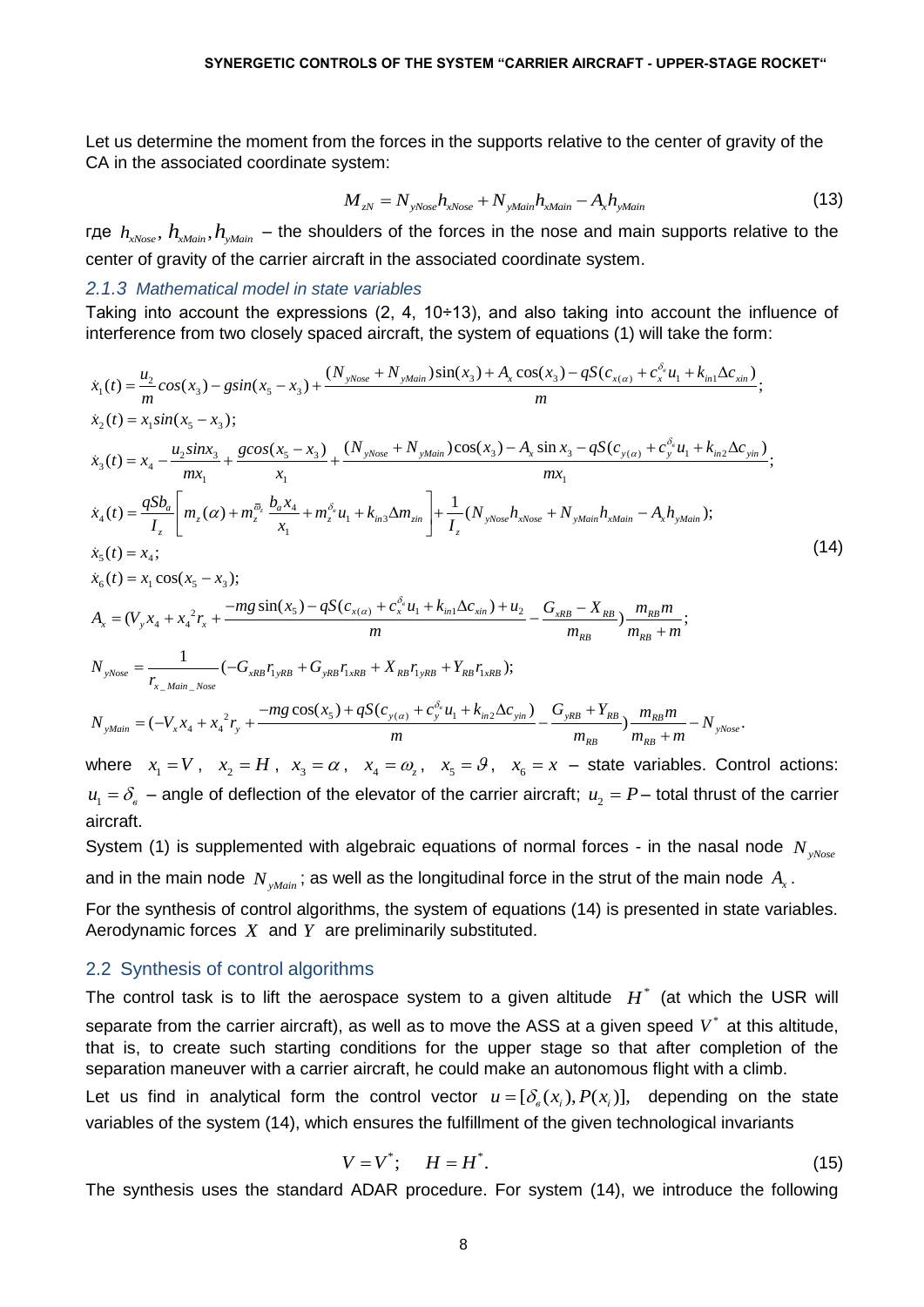invariant manifolds:

$$
\psi_1 = x_1 - x_1^* = 0; \qquad \psi_2 = x_4 - \varphi_1 = 0, \tag{16}
$$

where  $x_{\rm i}^*$  is the desired value of the variable corresponding to the set control goal (15);  $\ x_{\rm i}^* = V^*$  $x_1^* = V^*$ ;  $\varphi_1$  - internal management.

Manifolds (16) must satisfy the solution of the system of functional equations [83]

$$
T_1 \cdot \dot{\psi}_1 + \psi_1 = 0; \quad T_2 \cdot \dot{\psi}_2 + \psi_2 = 0,
$$
\n(17)

where:  $T_1, T_2$  – time constants affecting the quality of dynamic processes in the closed system "object of control - autopilot".

Asymptotic stability in the large of system (17) with respect to manifolds  $\psi_1=0,~\psi_2=0$  is ensured at  $T_1 > 0$ ,  $T_2 > 0$ . As a result of the dynamic "contraction" of the phase space at the intersection of invariant manifolds  $\psi_{_1}\!=\!0,\;\psi_{_2}\!=\!0\,$  , the decomposed system will take the following form:

$$
\dot{x}_2(t) = x_1^* \sin(x_5 - x_3); \quad \dot{x}_5(t) = \varphi_1.
$$
 (18)

For system (18), we introduce an invariant manifold  $\psi_{_3}\colon$ 

$$
\psi_3 = x_1^* \sin(x_5 - x_3) + x_2 - x_2^* = 0,
$$
\n(19)

where  $x_2^*$  is the desired value of the variable corresponding to the set control goal (15);  $\ x_2^{\; *} = H^*$  $x_2^* = H^*$ . The joint analytical solution of equations (18), (19) and the functional equation  $T_3 \cdot \dot{\psi}_3 + \psi_3 = 0$ , allows you to find an expression for "internal" control  $\,\varphi_{_1}.$  in the form of a function of state variables  $x_2, x_3, x_5$ , time constant  $T_3$  and desired parameter values :  $x_1^*, x_2^*$ 

$$
\varphi_1 = -(1 + \frac{1}{T_3})tg(x_5 - x_3) - \frac{x_2 - x_2^*}{T_3x_1^* \cos(x_5 - x_3)}
$$
(20)

According to the procedure of the ADAR method, from the joint solution of (16), (20), the system of functional equations (17) and equations of the model (14), we obtain expressions for the control actions: the deflection angle of the elevator  $\delta_{\scriptscriptstyle g}$  and the thrust of the engines  $P$  . These expressions are external controls and are functions that depend on the system state variables

$$
u_1, u_2 = f(x_1, x_2, x_3, x_4, x_5, x_6).
$$
 (21)

After substituting the expressions for the control actions into the model of the control object (14), we obtain a closed nonlinear motion control system of the aerospace complex. By setting the parameters of the controller and choosing the invariants, we obtain a system that depends only on the state variables.

Below are the results of numerical studies of the dynamic properties of the resulting closed-loop system.

### 2.3 Simulation

For the numerical solution of a closed nonlinear system, we will use the Runge-Kutta method of the 4th order, the Maple software package. Figures 3–8 show the simulation results, namely: the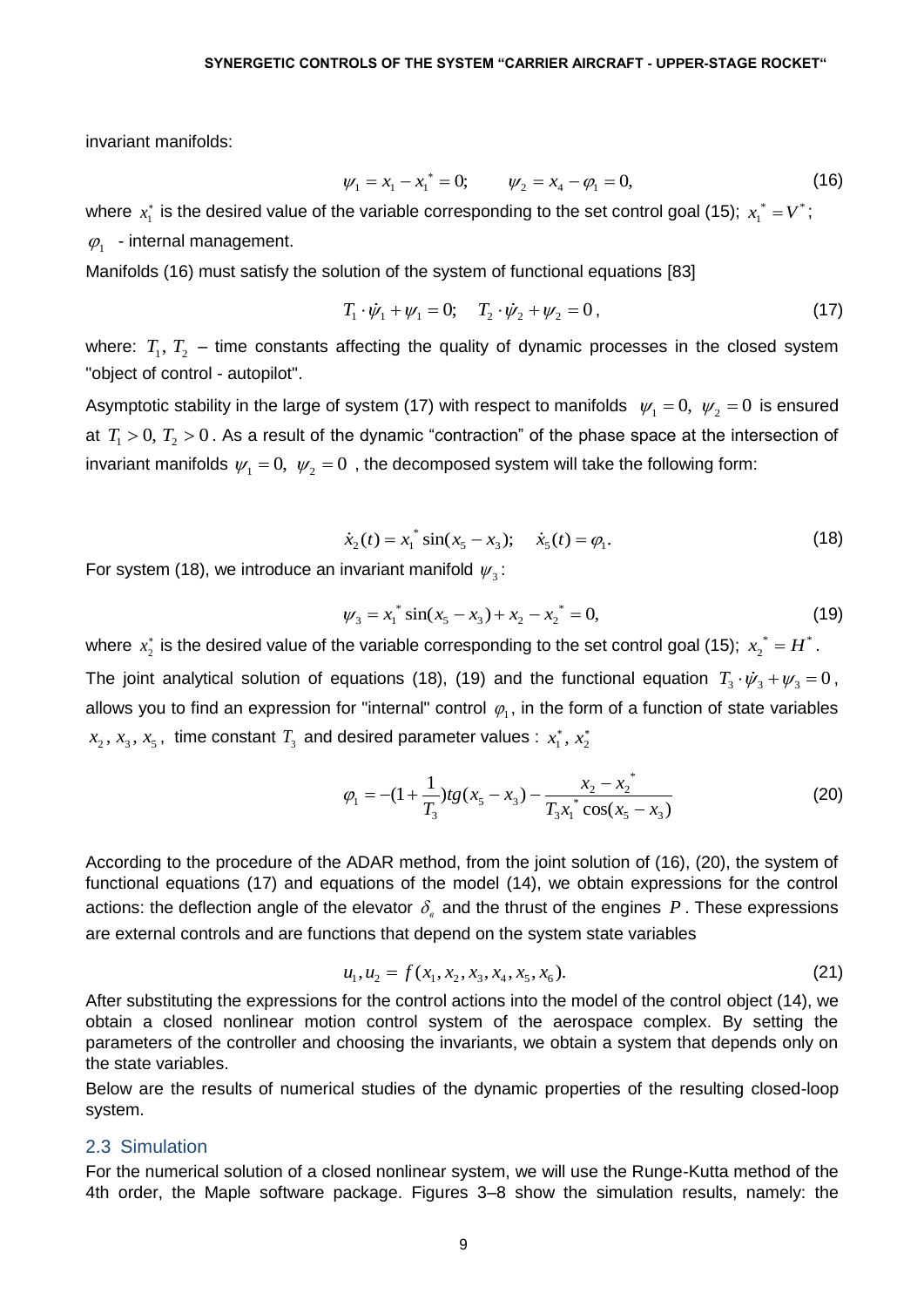dependence of phase variables on time (Fig. 3, 4, 7); change of control actions with respect to integration time (Fig. 5-6). Figures 3-4 show that the aerospace complex achieves the desired speed of 800 km / h and a flight altitude of 10,000 m; the pitch angular velocity (Fig. 7) decays, and the invariant manifolds tend to zero (Fig. 8).



The simulation results show that the motion of the closed-loop system is asymptotically stable in the entire region of the phase space for various combinations of the initial values of the state coordinates. The exception is the points at which the considered mathematical model of the object is not defined (at an angle of attack and an angle of inclination of the trajectory equal to 90 degrees).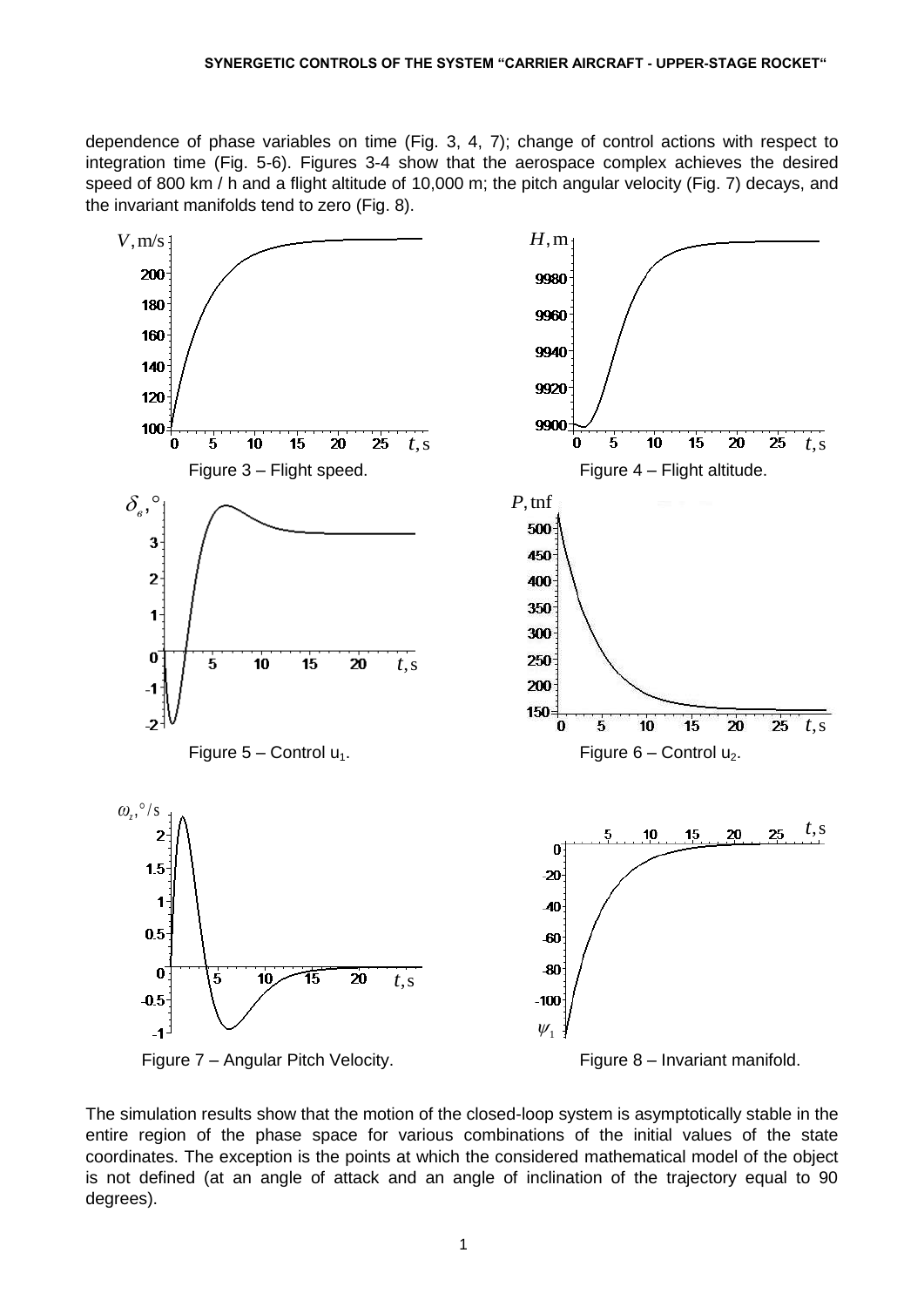## **3. Synthesis of control algorithms for the separation of USR and CA with simultaneous breaking of bonds**

## 3.1 Aircraft separation technique

Let us consider the process of separating the upper stage from the CA by creating angular pitch velocities of the opposite sign.

Before the start of separation, the elevator of the USR is deflected with its tail up "for pitching", while the elevator of the carrier aircraft is deflected with its tail down "for a dive". At the same time, all three locks of the mechanism for attaching the upper stage to the carrier aircraft are opened, and mechanical bonds are broken. The separated USR under the influence of the elevator rotates in the direction of "pitch-up". Its angle of attack increases and a positive increase in lift appears. At the same time, the carrier aircraft turns in the dive direction. Its angle of attack and lift are reduced and the carrier aircraft moves downward with a decrease in the angle of inclination of the trajectory (fig. 9).

When the USR turns "to pitch up", and the CA "to dive", the tail section of the USR fuselage is lowered and the tail section of the CA is raised. Therefore, at the initial moment of rotation, it is necessary to strictly control the gap between the aircraft in order to avoid their collision during the separation process.

In the passive phase of the flight, the USR engines have not yet been turned on, and it moves with a lag in relation to the carrier aircraft. The jet engines of the upper stage are switched on a few seconds after reaching a safe distance between the USR and the CA.

The active phase of the USR flight with respect to the CA begins. The upper stage begins to move forward in relation to the carrier aircraft. In this case, it is necessary to exclude the entry of the carrier aircraft into the jet stream of gases from the engines of the upper stage [23]. These restrictions on the flight trajectory of the upper stage in the passive and active sections should be taken into account when setting the problem of synthesizing the autopilot laws of motion control of both aircraft in the process of their separation.



Reaching air launch altitude

Decreased CA

Figure 9 – Aircraft separation scheme.

### 3.2 Mathematical model

To synthesize the laws of separation control with the simultaneous breaking of all bonds, we will use the mathematical model (14), supplementing it with a similar model for the upper stage in state variables: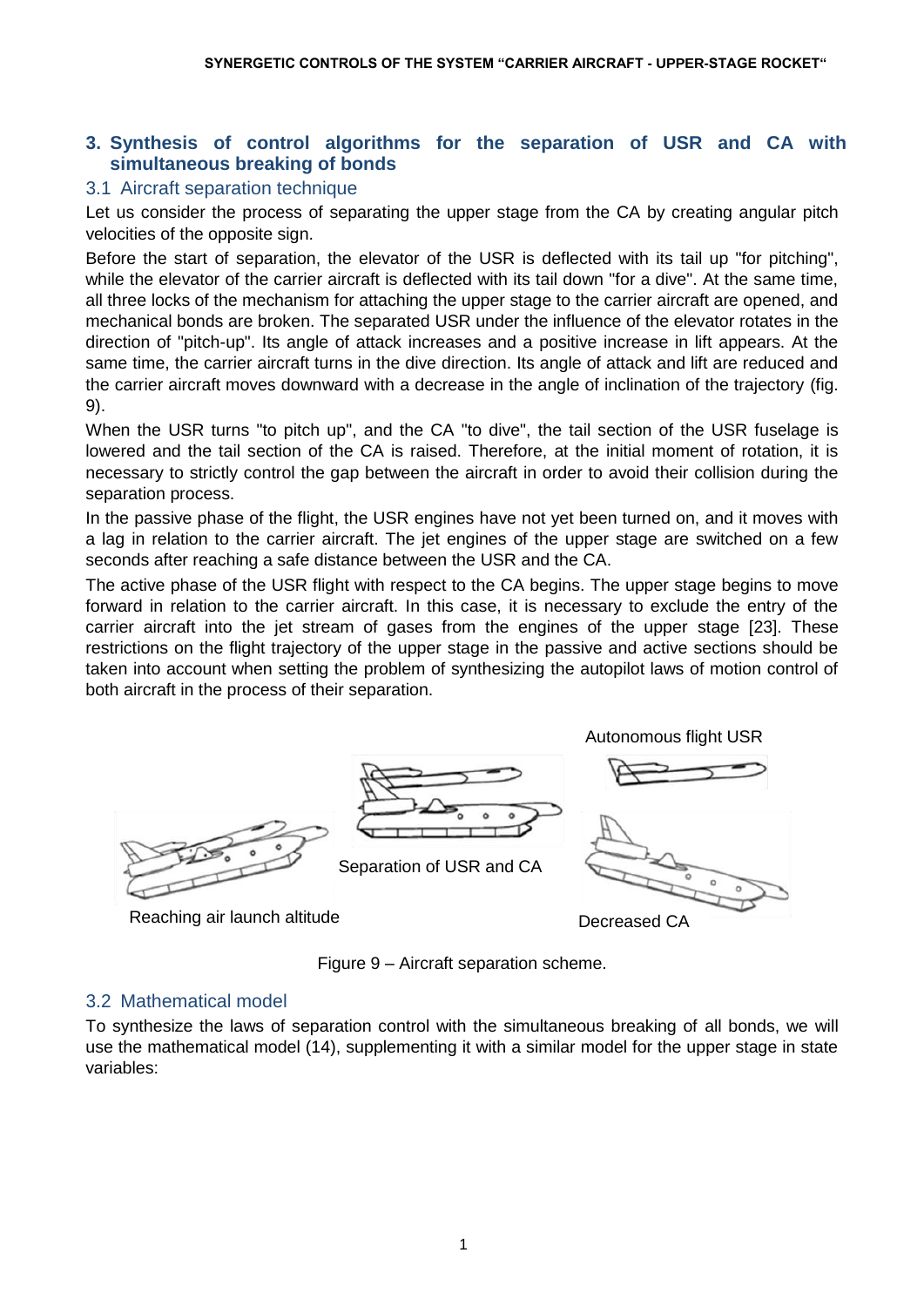$$
\dot{x}_{7}(t) = \frac{u_{4}}{m_{RB}}cos(x_{9}) - g sin(x_{11} - x_{9}) + \n+ \frac{(-N_{yNose} - N_{yMain})sin(x_{9}) + A_{x} cos(x_{9}) - q_{RB} S_{RB}(c_{x(a)RB} + c_{xRB}^{\delta_{eRB}} u_{3} + k_{inIRb} \Delta c_{xinRB} + \Delta c_{xBKC})}{m_{RB}}; \n\dot{x}_{8}(t) = x_{7} sin(x_{11} - x_{9}); \n\dot{x}_{9}(t) = x_{10} - \frac{u_{4} sinx_{9}}{m_{RB} x_{7}} + g \frac{cos(x_{11} - x_{9})}{x_{7}} + \n+ \frac{(-N_{yNose} - N_{yMain})cos(x_{9}) - A_{x} sin(x_{9}) - q_{RB} S_{RB}(c_{y(a)RB} + c_{yRB}^{\delta_{eRB}} u_{3} + k_{in2RB} \Delta c_{yinRB} + \Delta c_{yBKC})}{m_{RB} x_{7}}; \n\dot{x}_{10}(t) = \frac{q_{RB} S_{RB} b_{aRB}}{I_{zRB}} (m_{zRB} (\alpha_{RB}) + m_{zRB}^{\overline{\sigma}_{zRB}} \frac{b_{aRB} x_{10}}{x_{7}} + m_{zRB}^{\delta_{eRB}} u_{3} + k_{in2RB} \Delta m_{zinRB}) + \n+ \frac{1}{I_{zRB}} (-N_{yNose} h_{xNose} - N_{yMain} h_{xMain} - A_{x} h_{yMain}); \n\dot{x}_{11}(t) = x_{10}; \n\dot{x}_{12}(t) = x_{7} cos(x_{11} - x_{9}).
$$
\n(22)

where the state variables  $x_7 = V_{RB}$ ,  $x_8 = H_{RB}$ ,  $x_9 = \alpha_{RB}$ ,  $x_{10} = \omega_{zRB}$ ,  $x_{11} = \theta_{RB}$ ,  $x_{12} = x_{RB}$  - speed, altitude, angle of attack, angular pitch rate, pitch angle, longitudinal displacement, respectively, of the upper stage. Control actions:  $u_3 = \delta_{eRB}$  – deflection angle of the elevator USR;  $u_4 = P_{RB}$  - total thrust of the USR power plant.

Goal of management:

1) ensuring the movement of the CA along a downward trajectory immediately after the moment of separation with the achievement of the desired speed and altitude;

2) ensuring the autonomous movement of the USR after breaking the mechanical bonds along the ascending trajectory and achieving the desired altitude and flight speed:<br> $V = V^*; \;\; H = H^*; \;\; V_{\scriptscriptstyle RB} = V^*_{\scriptscriptstyle RB}; \;\; H_{\scriptscriptstyle RB} = H^*_{\scriptscriptstyle RB}.$ 

$$
V = V^*; \quad H = H^*; \quad V_{RB} = V_{RB}^*; \quad H_{RB} = H_{RB}^*.
$$
 (23)

Formulation of the problem. It is required to find in analytical form the control vector that ensures the reduction of the CA to altitude  $H^*$  with acceleration to speed  $V^*$ ; as well as starting the USR engines at a safe distance from the CA, raising the USR to a given height  $H_{RB}^*$ , and achieving the desired speed  $V_{RB}^*$ .

### 3.3 Synthesis of control algorithms

The synthesis of control laws is similar to that given in Section 2.2. According to the procedure of the ADAR method, we introduce invariant manifolds

$$
\psi_1 = x_1 - x_1^* = 0; \quad \psi_3 = x_7 - x_7^* = 0; \n\psi_2 = x_4 - \varphi_1 = 0; \quad \psi_4 = x_{10} - \varphi_2 = 0,
$$
\n(24)

where  $x_1^* = V^*$  $x_1^* = V^*$ ;  $x_7 = V^*_{RB}$ ;  $\varphi_1$ ,  $\varphi_2$  – internal controls.

Manifolds (24) must satisfy the solution of the system of functional equations:

$$
T_1 \cdot \dot{\psi}_1 + \psi_1 = 0; \qquad T_3 \cdot \dot{\psi}_3 + \psi_3 = 0; T_2 \cdot \dot{\psi}_2 + \psi_2 = 0; \qquad T_4 \cdot \dot{\psi}_4 + \psi_4 = 0,
$$
\n(25)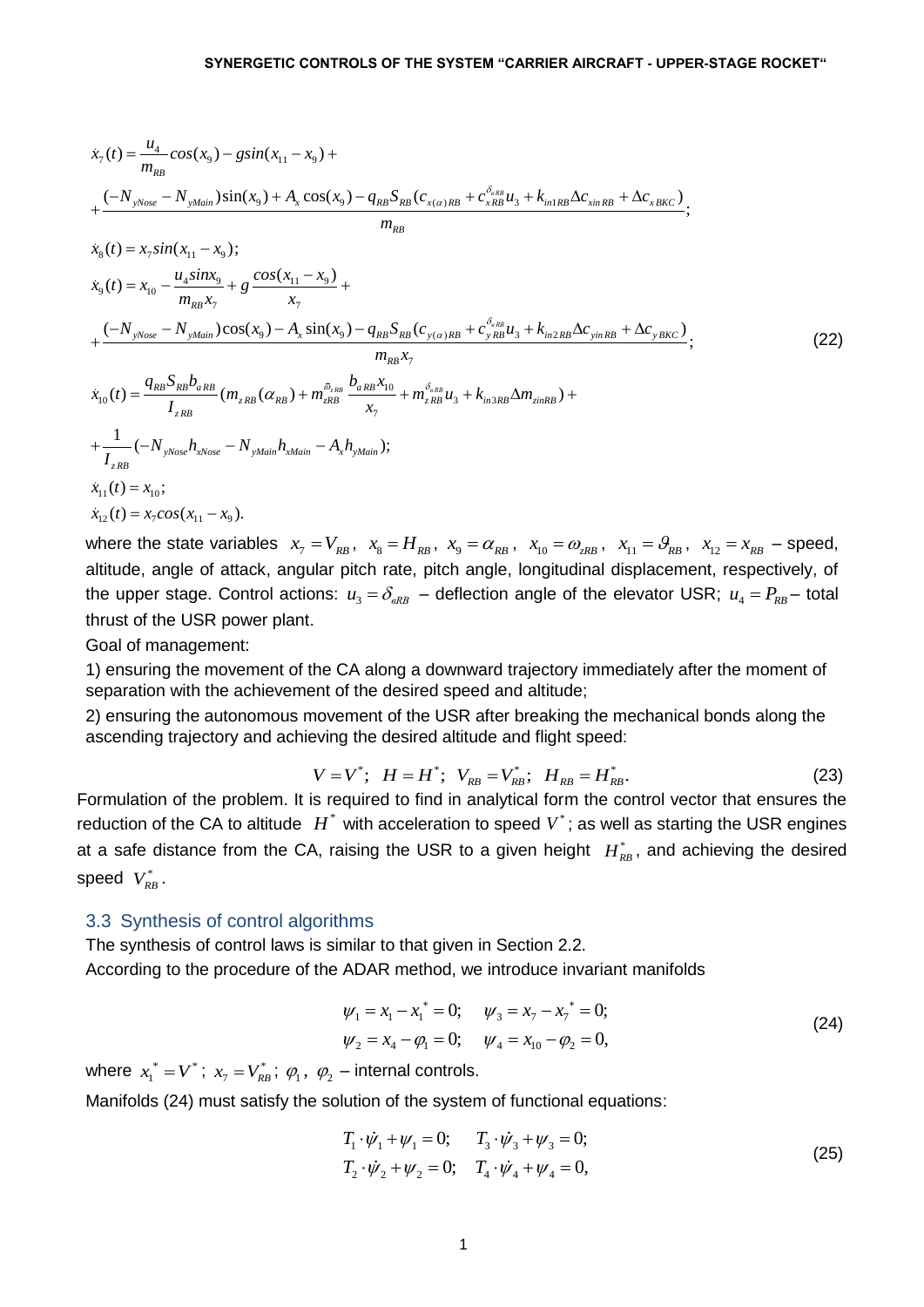where:  $T_1, T_2, T_3, T_4$ . – time constants.

The decomposed system will take the form:

$$
\dot{x}_2(t) = x_1^* \sin(x_5 - x_3); \qquad \dot{x}_5(t) = \varphi_1; \n\dot{x}_8(t) = x_7^* \sin(x_{11} - x_9); \qquad \dot{x}_{11}(t) = \varphi_2.
$$
\n(26)

For system (26), we introduce the invariant manifolds  $\psi_{5},\ \psi_{6}$ :

$$
\psi_5 = x_1^* \sin(x_5 - x_3) + x_2 - x_2^* = 0; \n\psi_6 = x_7^* \sin(x_{11} - x_9) + x_8 - x_8^* = 0,
$$
\n(27)

where  $x_2^*$ ,  $x_3^*$  – the desired values of the variables corresponding to the set control objectives (23),  $x_2^* = H^*$ ,  $x_8^* = H_{RB}^*$ . Having solved analytically jointly equations (26), (27) and functional equations

$$
T_5 \cdot \dot{\psi}_5 + \psi_5 = 0; \quad T_6 \cdot \dot{\psi}_6 + \psi_6 = 0,
$$
 (28)

find expressions for "internal" controls  $\varphi_1, \varphi_2$ . Internal control  $\varphi_1$  depends on phase variables  $x_8, x_9, x_{11}$ , time constant  $T_6$  and desired parameter values  $x_7^*, x_8^*$ .

$$
x_2
$$
,  $x_3$ ,  $x_5$ , time constant  $T_5$  and technological invariants ;  $x_1^*$ ,  $x_2^*$ ;  $\varphi_2$  is a function of state variables  
\n $x_8$ ,  $x_9$ ,  $x_{11}$ , time constant  $T_6$  and desired parameter values  $x_7^*$ ,  $x_8^*$ .  
\n
$$
\varphi_1 = -(1 + \frac{1}{T_5})tg(x_5 - x_3) - \frac{x_2 - x_2^*}{T_5x_1^*} \cos(x_5 - x_3); \qquad \varphi_2 = -(1 + \frac{1}{T_6})tg(x_{11} - x_9) - \frac{x_8 - x_8^*}{T_6x_7^*} \cos(x_{11} - x_9)
$$
\n(29)

Further, having solved together (24), (29), the system of functional equations (25) and the system of equations of the model (22), we obtain expressions for the deflection angle of the elevator  $\delta_{_\ell}$  and the thrust of the engines of the carrier aircraft  $P$ ; as well as the deflection angle of the elevator  $\delta_{_{\mathit{RRB}}}$  and the thrust of the upper stage engines  $\mathit{P}_{_{\mathit{RB}}}$ . These control actions are external controls and are functions that depend on the system state variables:

$$
u_1, u_2 = f(x_1, x_2, x_3, x_4, x_5, x_6);
$$
  
\n
$$
u_3, u_4 = f(x_7, x_8, x_9, x_{10}, x_{11}, x_{12}).
$$
\n(30)

#### 3.4 Simulation

#### *3.4.1 Initial data for modeling*

Initial conditions:  $V$  (0) =  $V_{RB}$  (0) = 800 km/h (222,2 m/s) – the flight speed of the carrier aircraft and the upper stage as part of the AS;  $H$  (0) =  $H_{RB}$  (0) = 10000 m – flight altitude of the carrier aircraft and the upper stage as part of the AS;  $\alpha$  (0) =  $\alpha_{_{RB}}$  (0) = 2,4 deg;  $\omega_{_z}$  (0) =  $\omega_{_{zRB}}$  (0) = 0 deg/s;  $\beta$  (0) =  $\mathcal{G}_{RB}(0) = 2.4$  deg;  $x(0) = x_{RB}(0) = 270000$  m.

Invariants:

 $H^*$  = 9950 m – the height to which the CA decreases after the moment of separation;

 $V^*$  = 230 m/s – the speed to which the carrier aircraft is accelerated;

 $H_{_{RB}}^{\ast}$ = 10020 m – the height to which the USR rises after the separation of the aircrafts;

 $V_{RB}^*$  = 215 m/s – the desired speed to which the acceleration unit is decelerated.

Controller parameters:  $T_1 = 2 \text{ s}; T_2 = T_5 = 2.5 \text{ s}; T_3 = 2 \text{ s}; T_4 = T_6 = 2.5 \text{ s}.$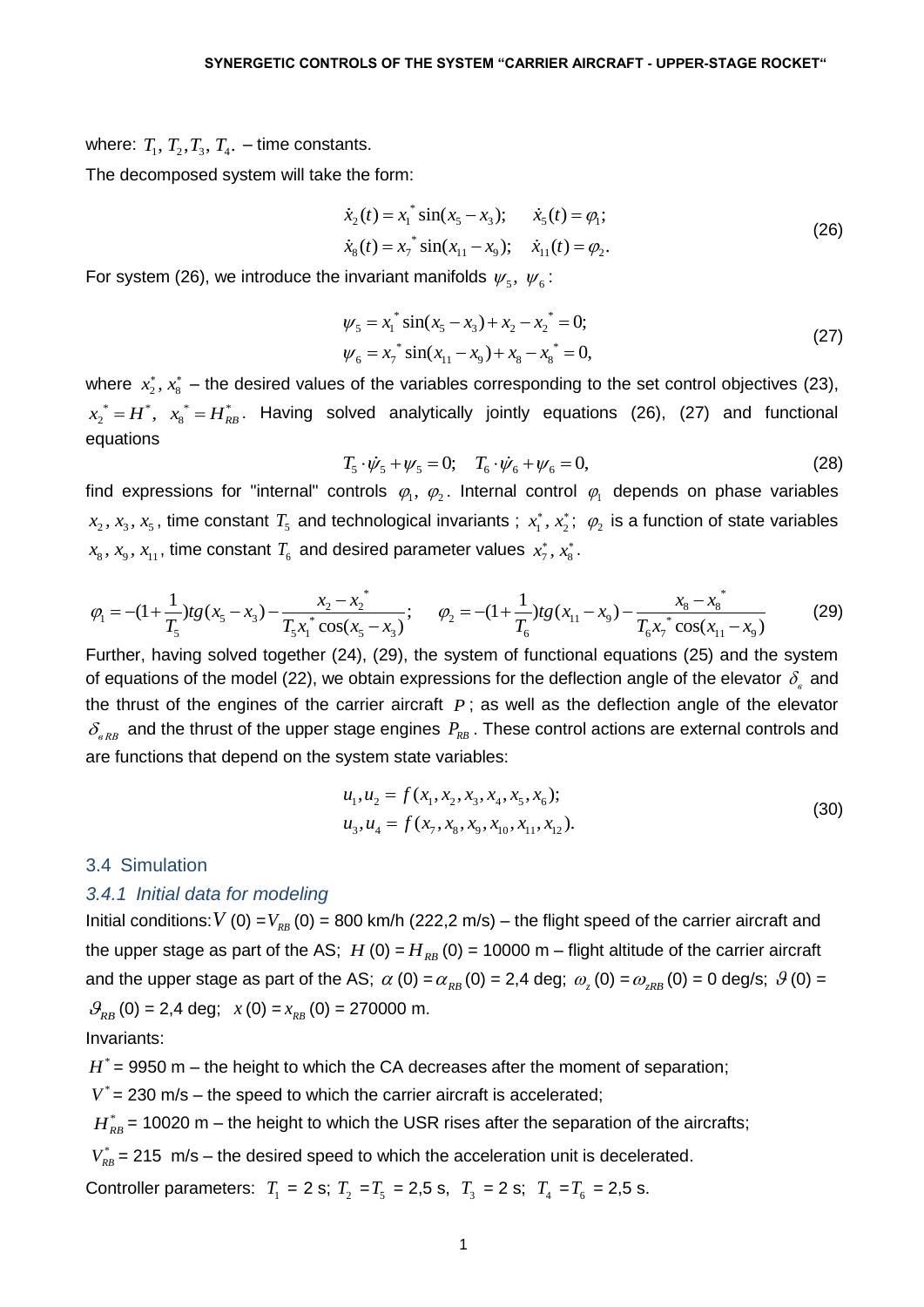For the numerical solution of a closed nonlinear system of differential equations (22), (30), the Maple software package and Gear's method were used.

### *3.4.2 Transients and analysis of results*

Figures 10–19 show the results of modeling the dynamics of the motion of the resulting closed-loop system "carrier aircraft - upper stage - autopilot control laws". Figure 10 shows the change in the height of the carrier aircraft and the upper stage. The separation of aircraft occurs at the 10th second after the start of the simulation of the dynamics of the movement of the AS. After separation, the carrier aircraft descends from an altitude of 10000 meters to the desired altitude of 9950 meters and then levels off. The upper stage moves with an increase in flight altitude until the specified invariant  $H_{\scriptscriptstyle RB}^*$  = 10020 m is reached.



Figure 11 shows the vertical distance between the carrier aircraft and the upper stage. The interference effect between the two aircraft disappears approximately at the 7th second after the moment of separation (17th second on the graph), when the vertical distance between the centers of gravity of the aircrafts exceeds 60 meters.



Figures 12 and 13 show the time variation of the flight speed of the carrier aircraft and the upper stage. Graphs show that from the 1st to the 10th second of the simulation, the carrier aircraft and the upper stage move as part of the aerospace system. The AS is balanced in steady level flight without roll and slip at a speed of Mach 0.7, flight altitude is 10000 meters. Simulation shows that at the 10th second all mechanical connections are broken, and upper stage separates from the carrier

aircraft. Carrier aircraft descends (Fig. 10) and accelerates to a speed of  $\overline{V}^*$  = 230 m/s (Fig. 12). In this case, the upper stage moves with an increase in flight altitude (Fig. 10) and decelerates to a speed of  $V^*_{RB}$  = 215 m/s (Fig. 13).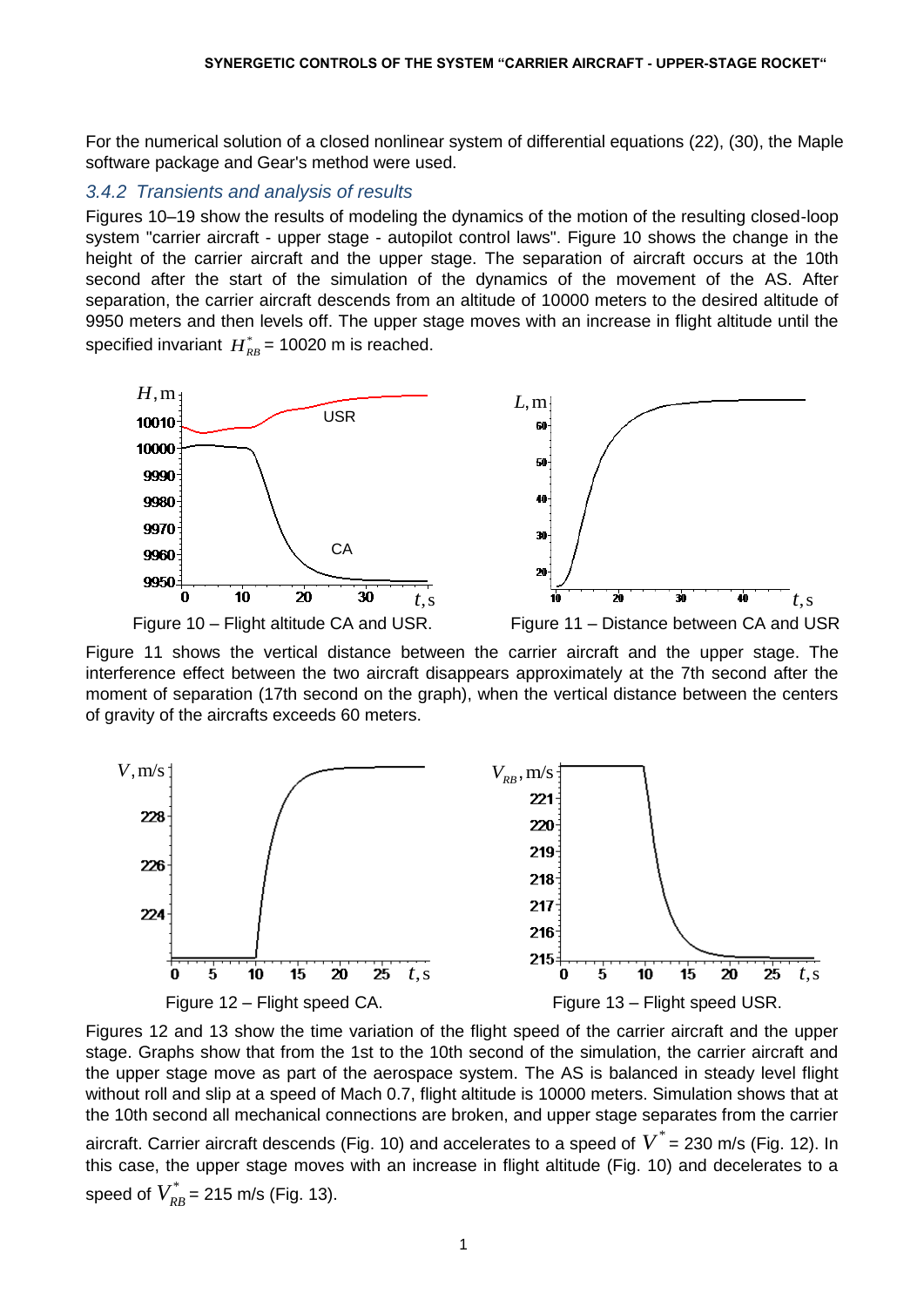

Figure 14 shows the path traveled by CA and USR. The upper stage moves lagging behind the carrier aircraft. The probability of hitting the carrier aircraft in the high-temperature jet stream from the rocket engines of the upper stage is reduced.



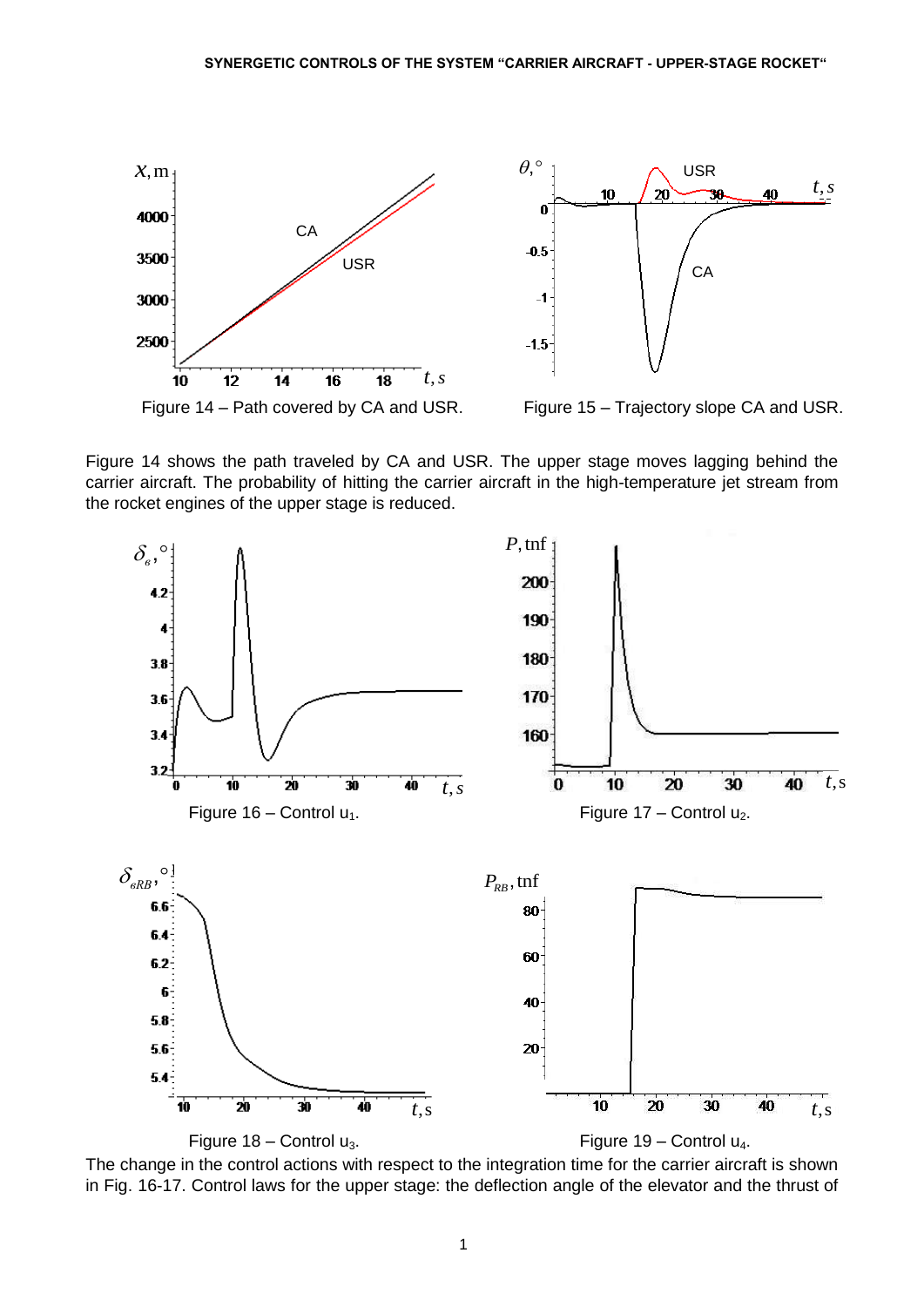the engines depending on time are presented in Fig. 18-19.

Immediately before the separation, the deflection angle of the upper stage's elevator decreases, turning the USR "to pitch up" (Fig. 18). The engines of the upper stage are switched on 6 seconds after the separation of the USR from the CA (Fig. 19)

# **4. Conclusion**

An adequate mathematical model of the longitudinal motion of the aerospace system, as well as a mathematical model of forces in the communication nodes between the carrier aircraft and the upper stage, has been developed.

Based on the provisions of the synergetic control theory and the ADAR method, the following were developed:

– AS control algorithm when ascending to a given altitude at a given speed, providing the required starting conditions for the upper stage (altitude 10 km, speed 800 km / h);

– an algorithm for controlling the air launch of the upper stage from the carrier aircraft while simultaneously breaking the connections between them. This guarantees shockless separation of the USR and CA and their subsequent movement along independent trajectories with stabilization of speed and altitude for each aircraft.

The results of the study and computer modeling show that the synthesized control laws provide asymptotic stability of closed systems in the entire permissible range of phase coordinates and the achievement of the set control goals at all considered stages of launching the aerospace system.

## **5. Contact Author Email Address**

Mailto: olgadmk@yandex.ru

## **6. Copyright Statement**

The authors confirm that they, and/or their company or organization, hold copyright on all of the original material included in this paper. The authors also confirm that they have obtained permission, from the copyright holder of any third party material included in this paper, to publish it as part of their paper. The authors confirm that they give permission, or have obtained permission from the copyright holder of this paper, for the publication and distribution of this paper as part of the ICAS proceedings or as individual off-prints from the proceedings.